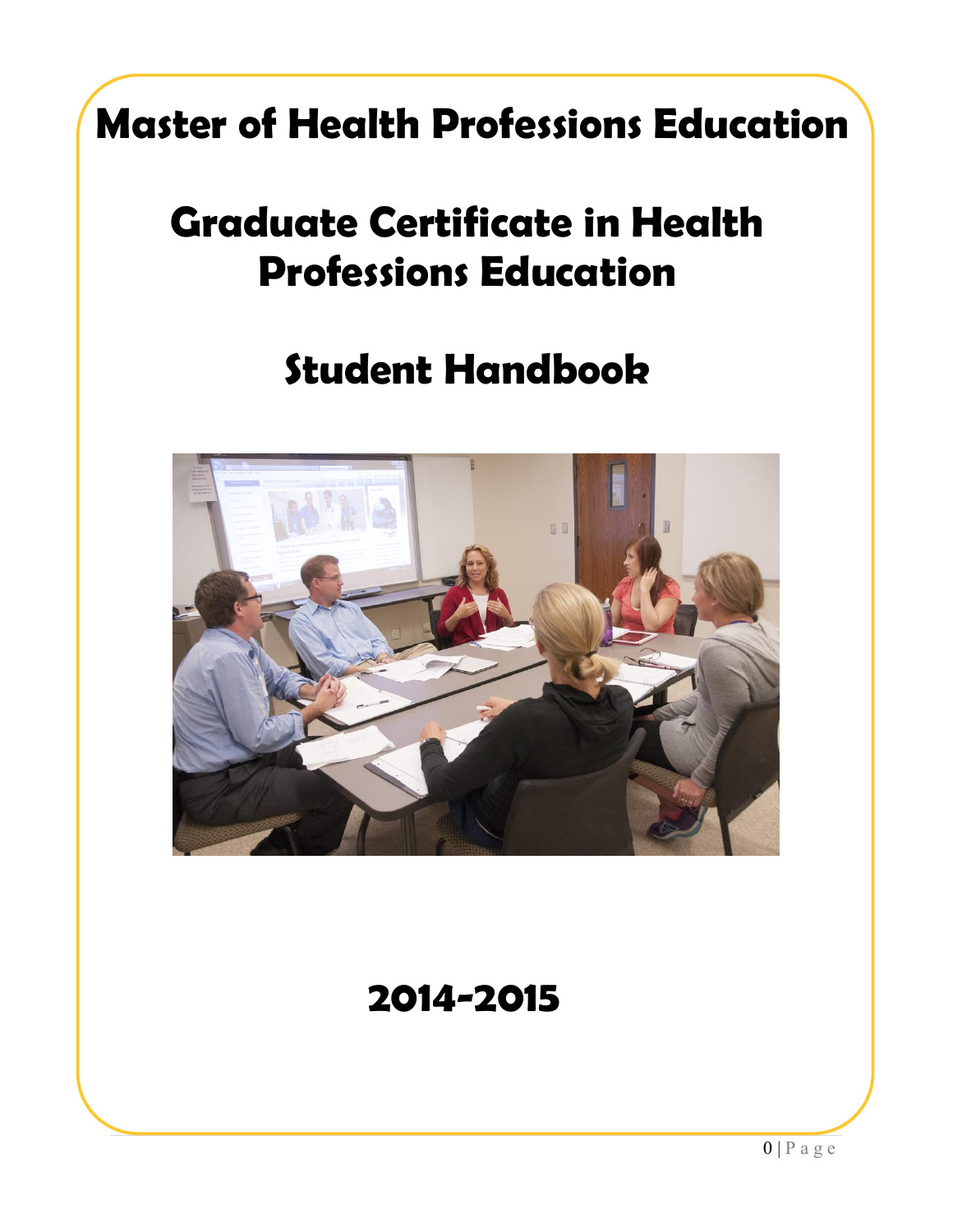## TABLE OF CONTENTS

| Introduction                                            |    |
|---------------------------------------------------------|----|
| <b>Health Professions Education Program Information</b> |    |
| Master's Program Description                            | 3  |
| Program Objectives                                      | 3  |
| <b>Course Sequencing</b>                                | 4  |
| <b>Courses and Descriptions</b>                         | 5  |
| <b>Course Project Guidelines</b>                        | 6  |
| Master's Program                                        |    |
| <b>Progression Policy</b>                               | 7  |
| Criteria for Probation, Separation, and Graduation      | 7  |
| Criteria for Withdrawal                                 | 8  |
| Certificate Program                                     |    |
| <b>Progression Policy</b>                               | 10 |
| Criteria for Probation, Separation, and Graduation      | 10 |
| Criteria for Withdrawal                                 | 11 |
| <b>Academic and Professional Regulations</b>            |    |
| Master's Portfolio                                      |    |
|                                                         |    |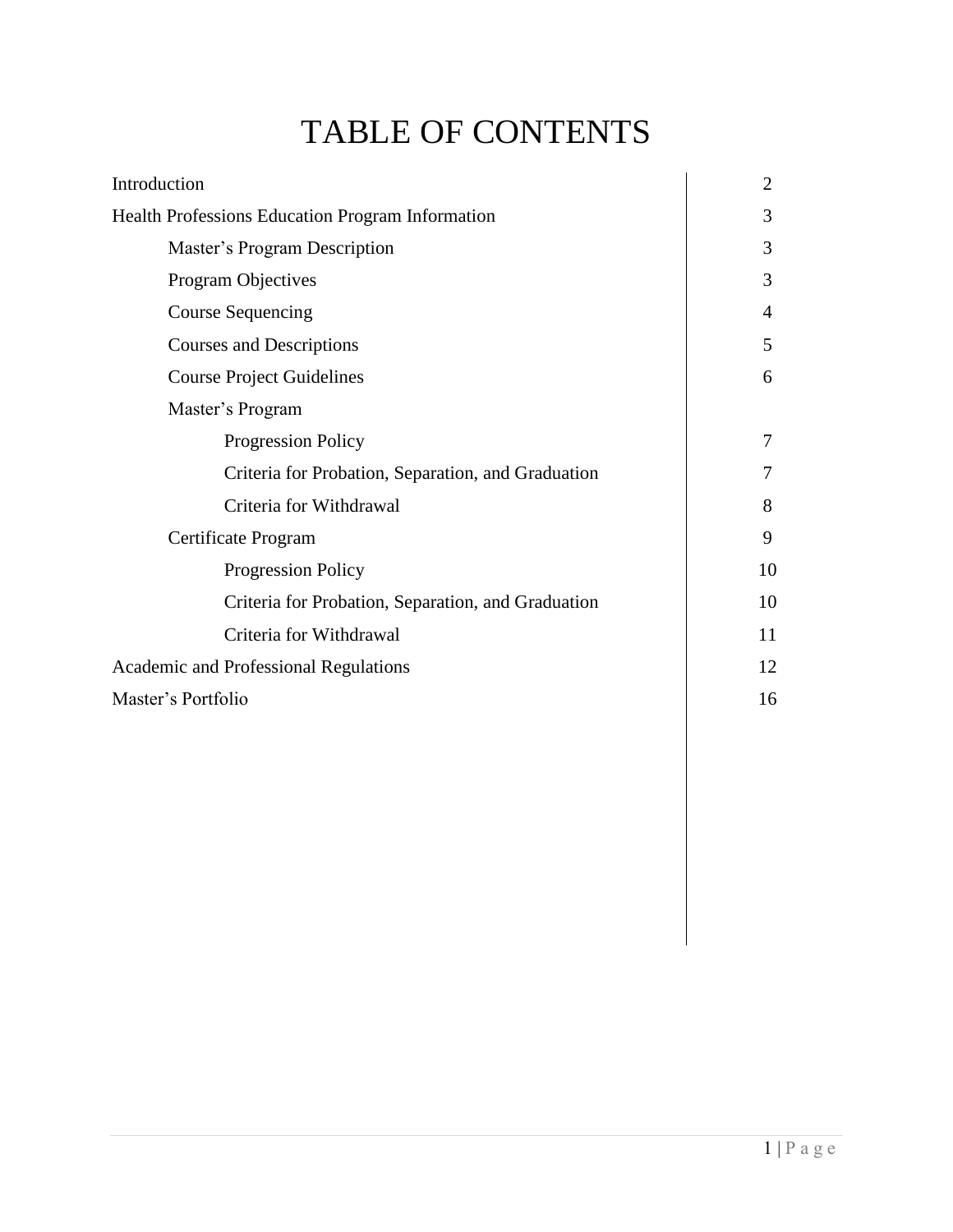## INTRODUCTION

This handbook contains helpful information about the Master of Health Professions Education program and Graduate Certificate in Health Professions Education. It includes a description of program requirements, policies on progression, and academic and professional guidelines. More information is available from the Graduate School catalog, which is available on the UMKC webpage (http://sgs.umkc.edu/), and in the UMKC General catalog, available from the University Information Center by presenting your student identification card or at http://www.umkc.edu/catalog/.

Students are responsible for knowing and complying with the program and University policies, procedures, and deadlines. From time to time, the program and University policies may change, so the information in this edition of the handbook may become outdated. The updated version is maintained by the Department of Counseling and Educational Psychology (CEP). As some aspects may undergo further revision, you are encouraged to obtain updated versions by visiting [http://med.umkc.edu/gchpe/.](http://med.umkc.edu/gchpe/) Note that new regulations will not apply retroactively to the disadvantage of students already in the program.

The contributions of students, faculty and staff to make this handbook more useful are greatly appreciated. When questions arise, please contact the department directly by phone (816) 235- 2465 or email: lavelleel@umkc.edu.

**Ellen Lavelle, Ph.D.** Health Professions Education School of Medicine and School of Education lavelleel@umkc.edu

#### **Helpful Contacts at the School of Medicine**

**Annie Lewis-Jones Coordinator, Admissions & Recruitment** UMKC School of Medicine 2411 Holmes Street Kansas City, Missouri 64108 p: 816.235.1870 f: 816.235.6579 [www.med.umkc.edu](http://www.med.umkc.edu/)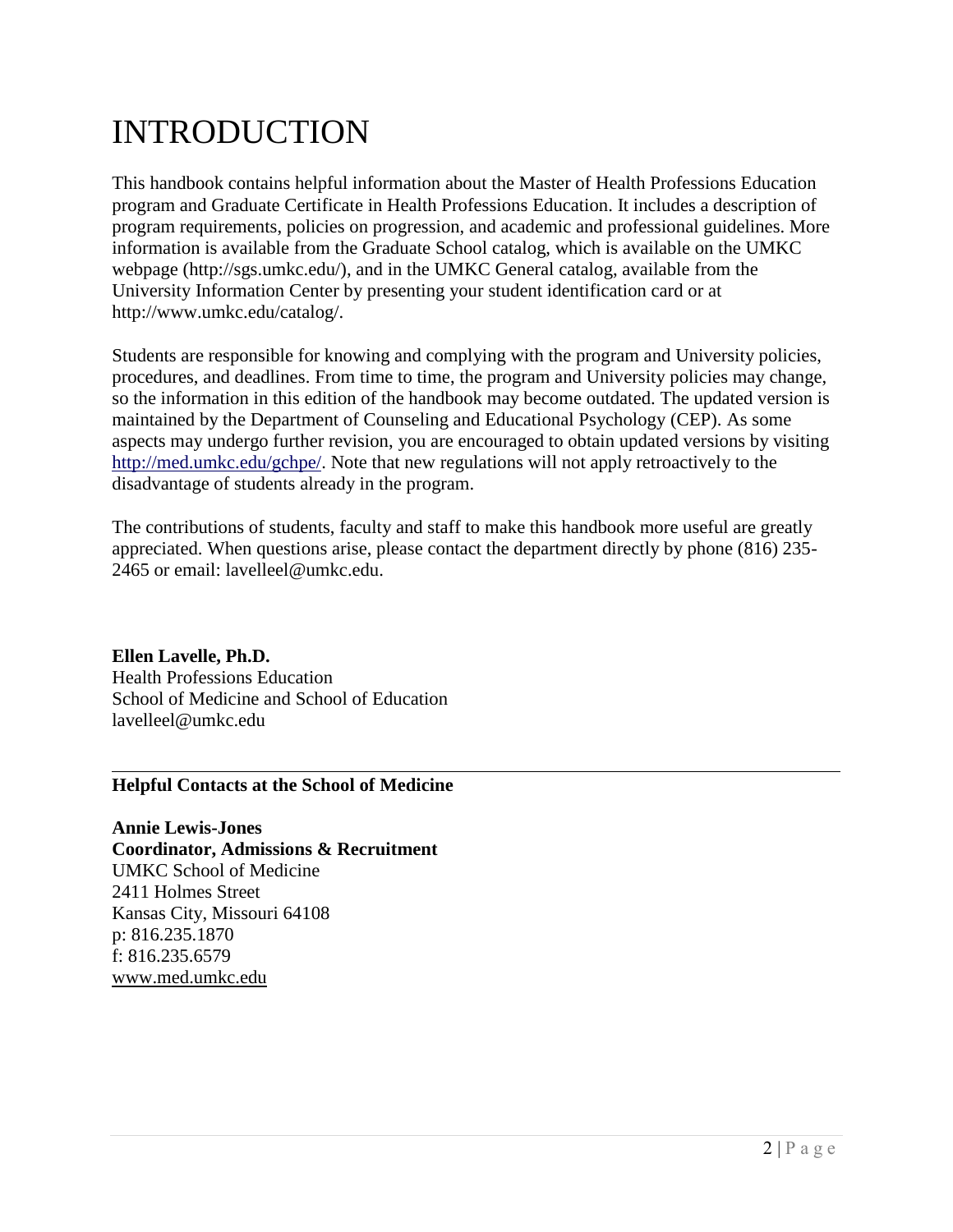### MASTER OF HEALTH PROFESSIONS EDUCATION PROGRAM INFORMATION

#### **Description**

The School of Education Department of Counseling and Educational Psychology (CEP), in collaboration with the School of Medicine (SOM), offers the Master of Health Professions Education (MHPE).

The program is designed to provide a rigorous educational research foundation for addressing instructional problems and issues in health professions education. The MHPE focuses on the development of expertise in teaching, instructional design, program evaluation, assessment, leadership and educational research. The program, which is 36 credit hours, is interprofessional, designed for practicing educators across the health science fields. The MHPE is advanced by both the School of Education (SOE) and the School of Medicine (SOM), a collaboration that facilitates the development of strong instructional and assessment skills. This type of partnering, along with the interprofessional emphasis, advances excellence in health professions education.

Graduates are expected to be effective team members who can contribute to teaching, educational research, and to the developing field of health professions education. The MHPE offers an in-depth and theory-based program of study designed to address instructional and assessment issues that health educators face. Based on a foundation in educational research, students focus on educational problem-solving in their respective health disciplines to include focus on areas such as teaching, assessment, program evaluation, and leadership. The applied, project-based emphasis is articulated in all courses and documented in the portfolio. For example, a physician educator might want to help pediatric residents develop skill in airway management but have only a vague idea of how to design or test the effects of a related instructional module. Well-honed skills in educational research, instructional design, and assessment of student learning are critical to the successful design, delivery and evaluation of the health education training. Course projects, along with reflection and related artifacts, are included in the portfolio to support both learning and application.

#### **Program Objectives**

- a. Understand educational research and be able to interpret and use it in educational problem-solving.
- b. Design evidence-based educational programs and materials with appropriate scope, sequence, and focus for learners.
- c. Evaluate the effectiveness of programs, curricula and instructional events, using both formative and summative methods.
- d. Understand basic principles of assessment and be able to apply these to health professions education to reflect student progress and to promote student learning.
- e. Identify current issues in medical education and resources available for monitoring developments in the field.
- f. Deliver effective, theory-based instruction in large group, small group or clinical settings.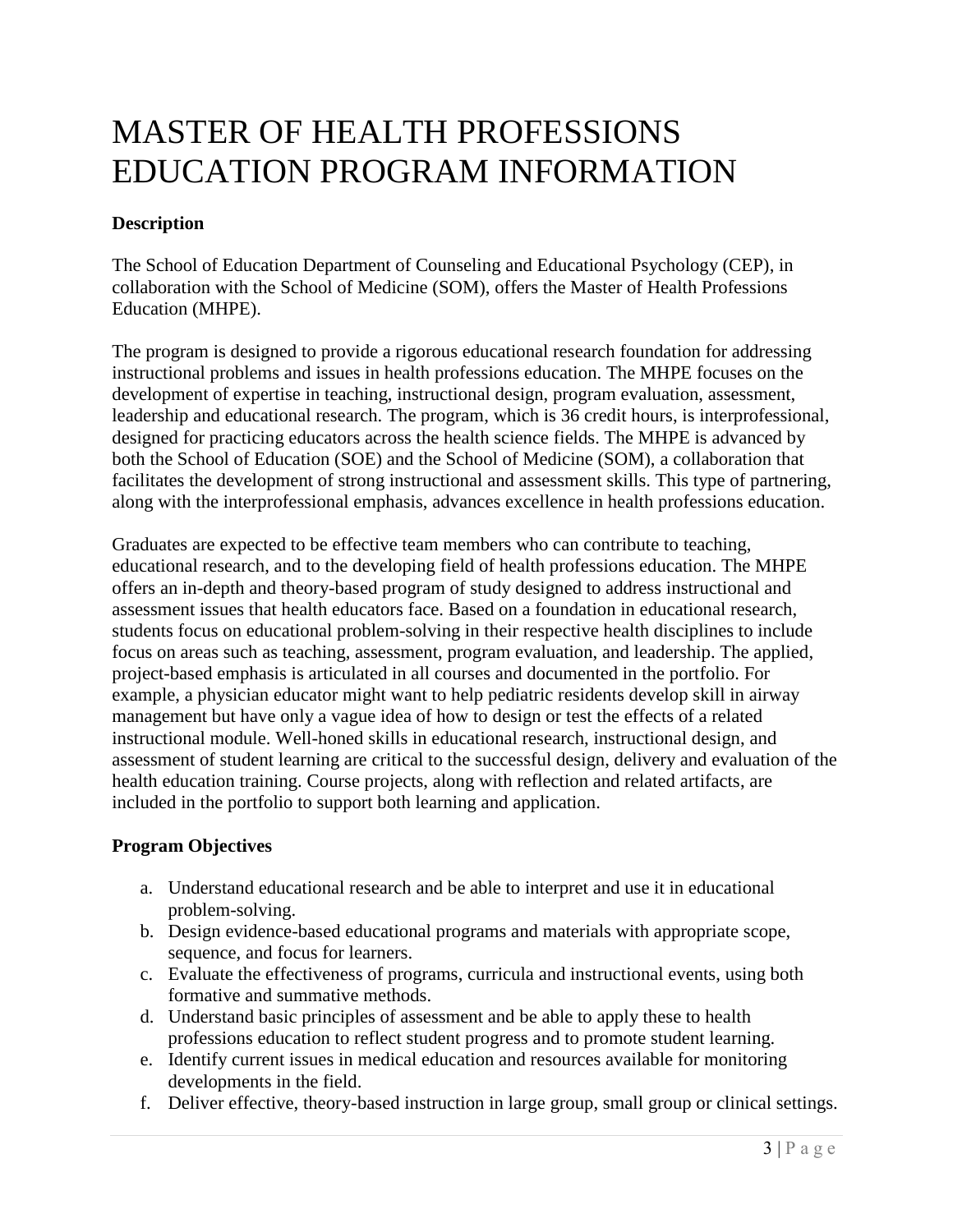- g. Provide reflective and evidence-based leadership.
- h. Cultural understanding and appreciation across health professions practice.
- i. Join and contribute to the community of health professions educators.
- j. Contribute to the research literature.
- k. Reflect on learning as linked to practice in the health professions education and document this in a rigorous and systematic manner.

#### **Course Sequence**

A minimum of 36 credit hours are required to earn the Master of Health Professions Education degree including:

- Core credit courses
- Elective
- Portfolio

The suggested course sequencing is as follows:

| <b>MHPE and GCHPE Course Sequencing and Objectives</b> |                                                                                                           |                                                                                                      |                                                                                                   |              |
|--------------------------------------------------------|-----------------------------------------------------------------------------------------------------------|------------------------------------------------------------------------------------------------------|---------------------------------------------------------------------------------------------------|--------------|
|                                                        | Fall                                                                                                      | <b>Spring</b>                                                                                        | <b>Summer</b>                                                                                     | Program      |
| Year<br>$\mathbf{1}$                                   | <b>Current Issues in</b><br><b>Health Professions</b><br><b>Education (HPRE)</b><br>5530) $e, h, I, k, l$ | <b>Principles and Methods</b><br>of Research<br>(EDRP 5508)<br>a, j, k, l                            | Curriculum Design in<br><b>Health Professions</b><br><b>Educations (HPRE</b><br>5522) $b, k$      | <b>GCHPE</b> |
|                                                        | <b>Assessment in Health</b><br><b>Professions Education</b><br>(HPRE 5550) $d, k$                         | <b>Teaching in Health</b><br><b>Professions Education</b><br>(HPRE 5560) $f, k$                      | Program Evaluation in<br><b>Health Professions</b><br>Education<br>(HPRE 5580) $c, j, k$          | <b>GCHPE</b> |
| Year<br>$\mathbf{2}$                                   | <b>Biostatistics (MEDB</b><br>5501) $a, k$                                                                | Leadership and<br><b>Administration in Health</b><br>Professions Education<br>(HPRE 5500) g, I, k, l | Portfolio<br>(HPRE 5588)<br>b, c, e, f, h, I, k, l                                                | <b>MHPE</b>  |
|                                                        | <b>Teaching about Culture</b><br>and Health (HPRE<br>5566) $f, h, k$                                      | Advanced Research in<br><b>Health Professions</b><br>Education<br>(HPRE 5590) a, i, j, k, l          | Summer Conference in<br><b>Health Professions</b><br><b>Education</b> (HPRE<br>5599) $a, i, j, l$ | <b>MHPE</b>  |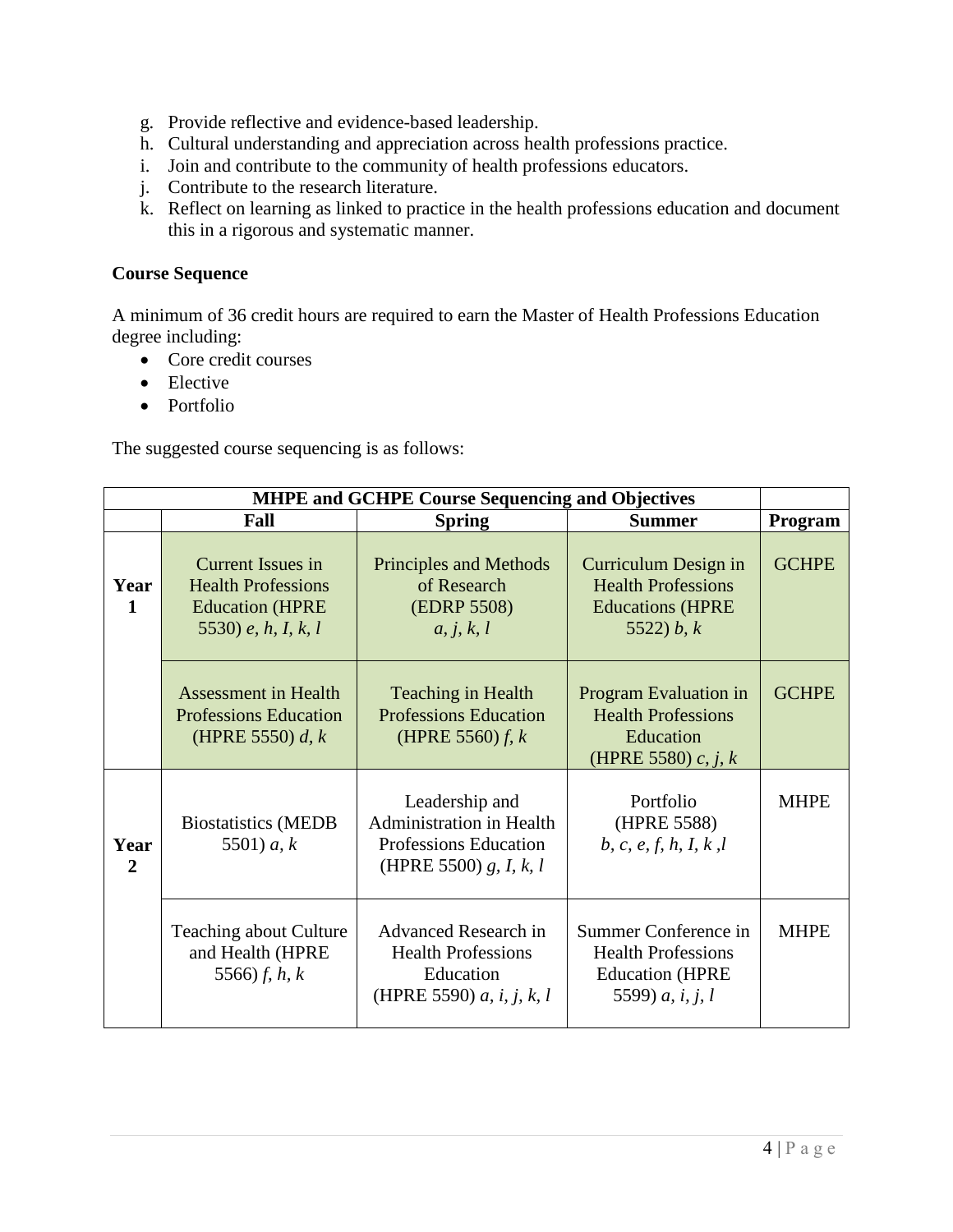#### **Courses and Descriptions**

**Current Issues in Health Professions Education (HPRE 5530)** – Consideration of the major social, historical, educational, professional and cultural issues that affect health professions education as linked to learning and teaching across the health sciences. *Blended.*

**Principles and Methods of Research (EDRP 5508)** – Introduction to the analysis of research literature including types of research, methodology, design and data analysis. Focus on contributing to the research body through publication and presentation*.* (This section focuses on research in health professions education.) *Blended.*

**Program Evaluation in Health Professions Education (HPRE 5580)** – Applied research as linked to program development and evaluation in health professions education. Topics include needs assessment, summative and formative evaluations, methodologies, data collection, data analysis, and reporting findings. Project-based: Students will develop full program evaluation as a requirement for this course. Prerequisite: EDRP 5508 or consent of instructor. *Online.*

**Biostatistics (MEDB 5501) --** Introduction to statistical concepts and analytic methods as applied to health science. Course includes lectures and hands on computer laboratory. *Prerequisite is course work in basic statistics. Students may substitute a similar basic statistics course with the approval of the director. Online or classroom-based*.

**Leadership and Administration in Health Professions Education (HPRE 5500)\*** – Current approaches to academic leadership within the context of health professions education: strategic planning, communication, group dynamics, teamwork, interpersonal skills, and legal and budgeting issues. Focus on individual, group, and organizational performance. *Blended.*

**Teaching in Health Professions Education (HPRE 5560)** – Emphasis on learning and teaching theories and current research in health professions education as applied to instructional methods, delivery, learning contexts. Focus on individual differences, mentoring and tutoring, and on teaching in clinical, small group and large group situations. *Blended.*

**Curriculum Design in Health Professions Education (HPRE 5522)** – Examination of the theory and strategies for the development, implementation, and evaluation of curricula in health professions education. Focus on contextual factors, learner needs, current models, outcomebased approaches, leadership, and faculty development for design and delivery. *Online.*

**Teaching about Culture and Health (HPRE 5566)** – Emphasis on curriculum development and teaching about social determinants of health, culturally appropriate care, and health disparities. Focus on skills in active learning, facilitation, and debriefing specifically tailored for course content. Prerequisites: Teaching in Health Professions Education (HPRE 5560)), Curriculum Design in Health Professions Education (HPRE 5522), Assessment in Health Professions Education (HPRE 5550), or permission of the instructor. *Online.*

**Advanced Research in Health Professions Education (HPRE 5590)** – Examination of current research trends across the health professions with focus on advanced qualitative, quantitative and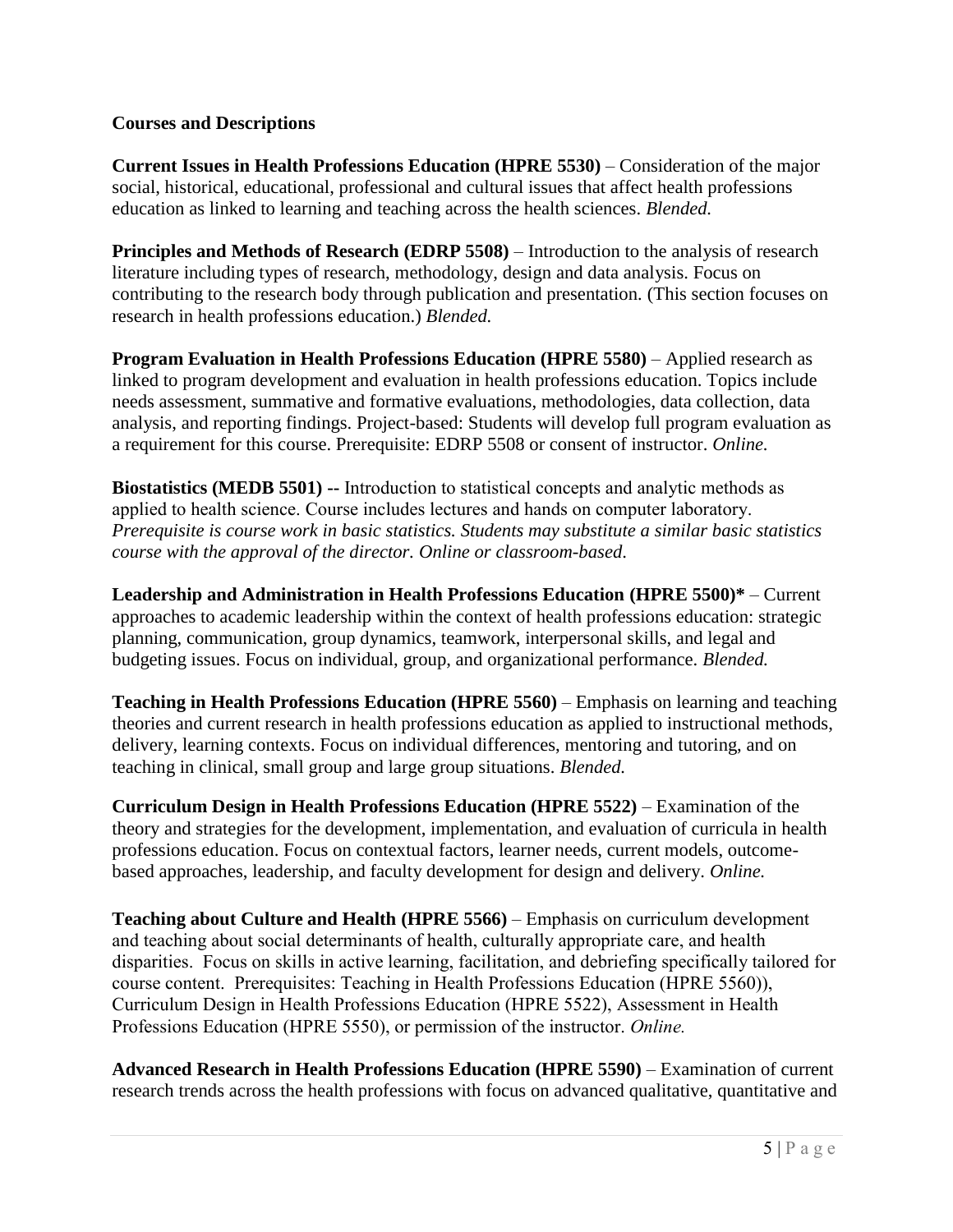mixed methods. Attention to the writing research, publication process, and presentation of research results. Students will be expected to submit a research article or poster for publication or presentation at a national conference. *Blended*. *Prerequisite: Principles and Methods of Research (EDRP 5508) or related course as approved by the instructor.* 

**Assessment in Health Professions Education (HPRE 5550)** – Focus on the design, implementation and evaluation of tools for assessing student learning and performance in health professions education and on the development of assessment systems. Consideration of validity, reliability, writing test items, survey design, checklists, observational assessment, simulations and rubrics. Emphasis on best practices, assessment challenges, and on the effective implementation of comprehensive assessment programs in health professions education. *Blended.*

**Portfolio in Health Professions Education (HPRE 5588)** – The portfolio serves to provide integration and reflection on educational experiences throughout the program. Portfolios provide a bridge between learning and application of new knowledge to practice. Components include philosophy of teaching and educational research, self-evaluation and reflection pieces, planning tools, accomplishments, teaching and advising documents, assessment strategies, and the personal journal. *Blended. Prerequisite: Enrollment in the Masters of Health Professions Education*.

**Summer Conference in Health Professions Education (HPRE 5599)** – Students will work under the direction of faculty to prepare and deliver the "Summer Health Professions Education Mini-conference." The conference will include presentations, posters and workshops on key topics of interest to health educators, and serve as a culminating experience that showcases student skills and accomplishments. Students will be responsible for the design, coordination and evaluation of the conference. Prerequisite: Teaching in Health Professions Education (HPRE 5560), Curriculum Design in Health Professions Education (HPRE 5522), Assessment in Health Professions Education (HPRE 5550), Program Evaluation in Health Professions Education (HPRE 5580) or consent of the instructor. *Blended.*

#### **Course Project Guidelines**

- Relevant/applied, is practical and linked to the students professional interests
- Theory-based, draws on theory covered in class or beyond
- Rigorous, demands learned skills, complexity and integration
- Results in tangible outcome/artifact, poster, paper, presentation
- Is based on carefully assessed need
- Is planned and includes objectives and timeline
- Approved by course instructor
- Demonstrates competence in the course objectives
- Demonstrates competence in one or more of program objectives
- May be collaborative or independent at the instructor's discretion
- Is focused/limited not too broad
- Contributes to the HPE community practice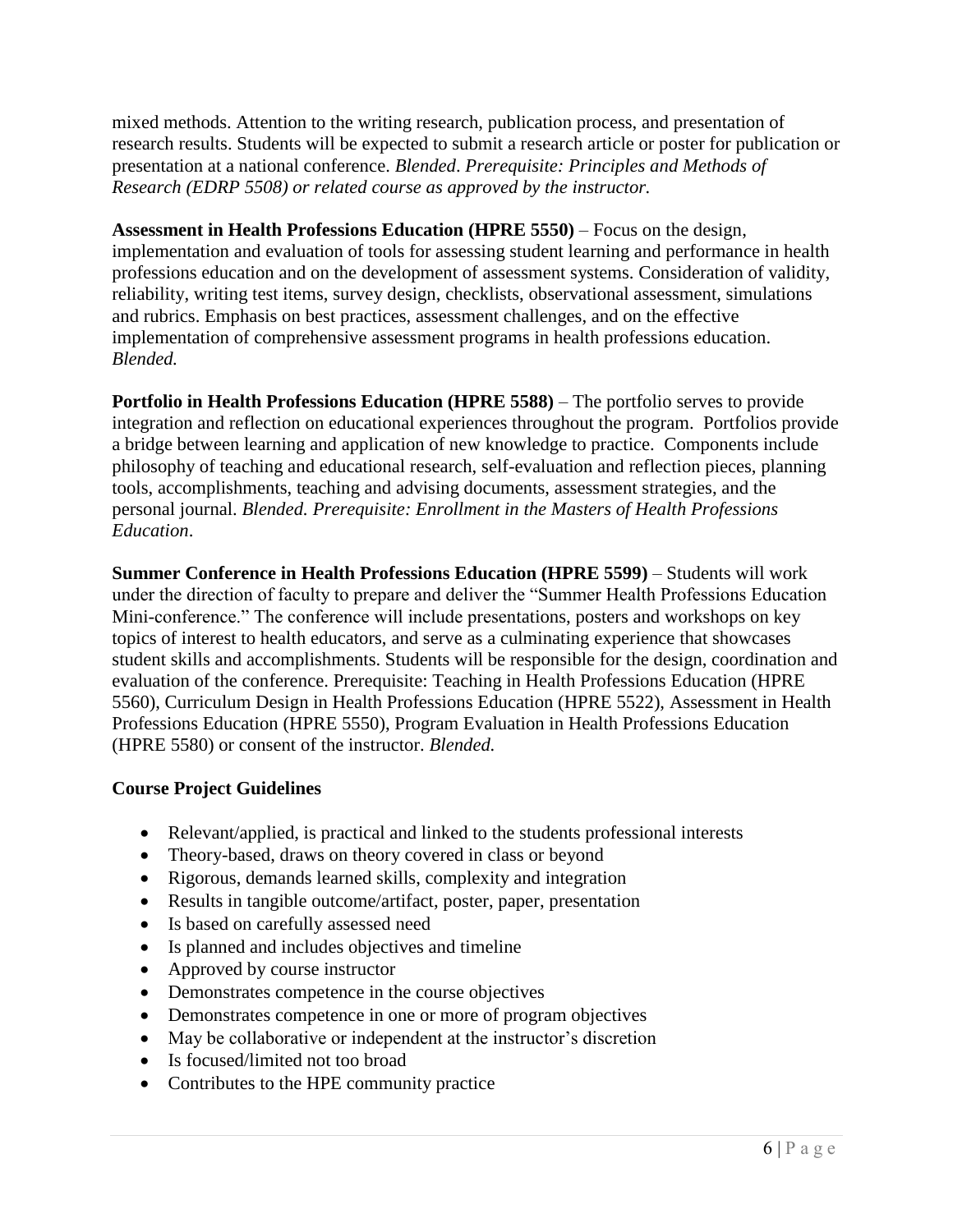#### **POLICY ON PROGRESSION FOR THE MHPE DEGREE PROGRAM**

#### **Preface**

The Master of Health Professions Education faculty, comprised of all non-adjunct faculty currently teaching courses in the MHPE, will develop and apply policies and procedures that govern student progression. They will make recommendations regarding student progress to the Chair of the Department of Counseling and Educational Psychology, who will in turn make recommendations to the dean of the SOE and Registrar. Recommendations made by the MHPE faculty are designed to ensure the positive progression of students who clearly demonstrate knowledge, skills, and abilities resulting in evidence-based competencies consistent with the student's level of training and professional scope of practice expectations. The MHPE faculty also has the responsibility of recommending academic probation when a student fails to meet MHPE Program Requirements.

#### **Statement of Human Rights**

The Board of Curators and UMKC are committed to the policy of equal opportunity, regardless of race, color, religion, sex, sexual orientation, national origin, age, disability and status as a Vietnam era veteran. The Equal Opportunity and Affirmative Action Office, 223 Administrative Center, 5115 Oak St., is responsible for all relevant programs.

#### **Criteria for Probation, Separation and Graduation**

#### **Probation**

Graduate students, regardless of classification, must maintain a 3.0 (B) grade-point average in all coursework taken for graduate credit at UMKC. Students are responsible for keeping apprised of their academic status by referring to term grades and their permanent academic record on file in the UMKC Registration and Records Office.

Whenever the cumulative GPA for UMKC courses taken for graduate credit by a graduate student of any classification falls below 3.0, the student's status for the next term becomes: "On Probation - See Graduate Adviser." The Graduate Adviser will review the student's progress and provide counsel, and the following conditions apply:

- A graduate student on probation who is not restored to good academic standing by the end of two successive regular semesters following the term in which the cumulative GPA fell below 3.0 will be declared ineligible to re-enroll.
- While on probation, a graduate student must achieve a 3.0 term GPA in order to enroll for the following term.
- A graduate student on probation will not be restored to good standing until a cumulative graduate-credit GPA of at least 3.0 is achieved.

#### **Separation**

When MHPE faculty considers a graduate student's performance to be unsatisfactory, the department, school or committee may recommend to the Chair of Counseling and Educational Psychology that the student be reclassified or declared ineligible for further study. The Chair of Counseling and Educational Psychology will make recommendations to the dean of the SOE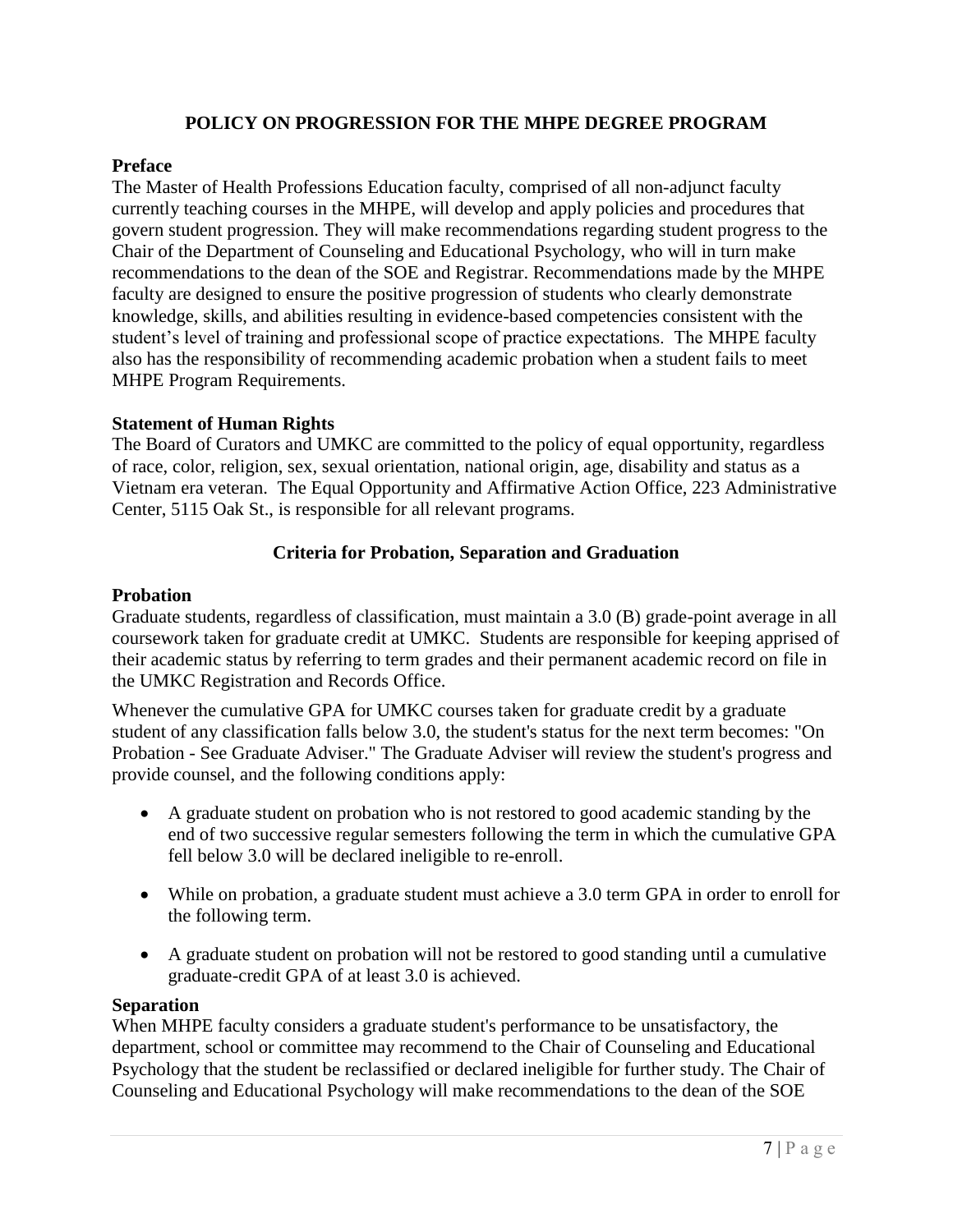who will convey a decision to the MHPE faculty and the Department of Counseling and Educational Psychology.

Students who have been declared ineligible due to unsatisfactory progress or performance may appeal such decisions to the dean of the School of Graduate Studies, as designee of the chancellor. Such appeals must be made in writing within 14 consecutive days after the student receives notice of the decision.

The decision of the graduate dean, as the chancellor's designated representative in such cases, is final and will be communicated in writing to the following:

- The Student
- The Chair of Counseling and Educational Psychology
- The Dean of the SOM
- The Registrar

#### **Graduation Requirements for the Master's Degree**

Complete a minimum of 36 hours of approved coursework for graduate credit with a cumulative GPA of at least 3.0.

#### **Transfer Credit**

No more than six hours of graduate credit may be transferred from another recognized graduate school or from another academic unit within UMKC. Transfer credit may be applied toward the master's degree requirements on the approval of the student's Graduate Adviser. Students who have completed noncredit academic programs such as Teaching Scholars or Medical Education and Research Consortium (MERC), may petition the Faculty Committee to waive no more than two courses (i.e., six credit hours).

#### **Procedure for Review of Progress**

- Students should initiate meetings once a semester to review progress with their Graduate Adviser.
- One week after final grades are submitted for the semester, a representative from the department will update official copies of the Program of Study form.
- Students who have not met progression standards will be notified in writing of academic probation, and will have the opportunity to meet with the Faculty Committee to present information on their status in the program as needed.

#### **Withdrawal from the MHPE Program**

A student withdrawing from the MHPE Program must submit a letter of withdrawal (with rationale influencing the decision) to the MHPE Faculty Committee. Verbal notification of intent to withdraw is not considered official notification.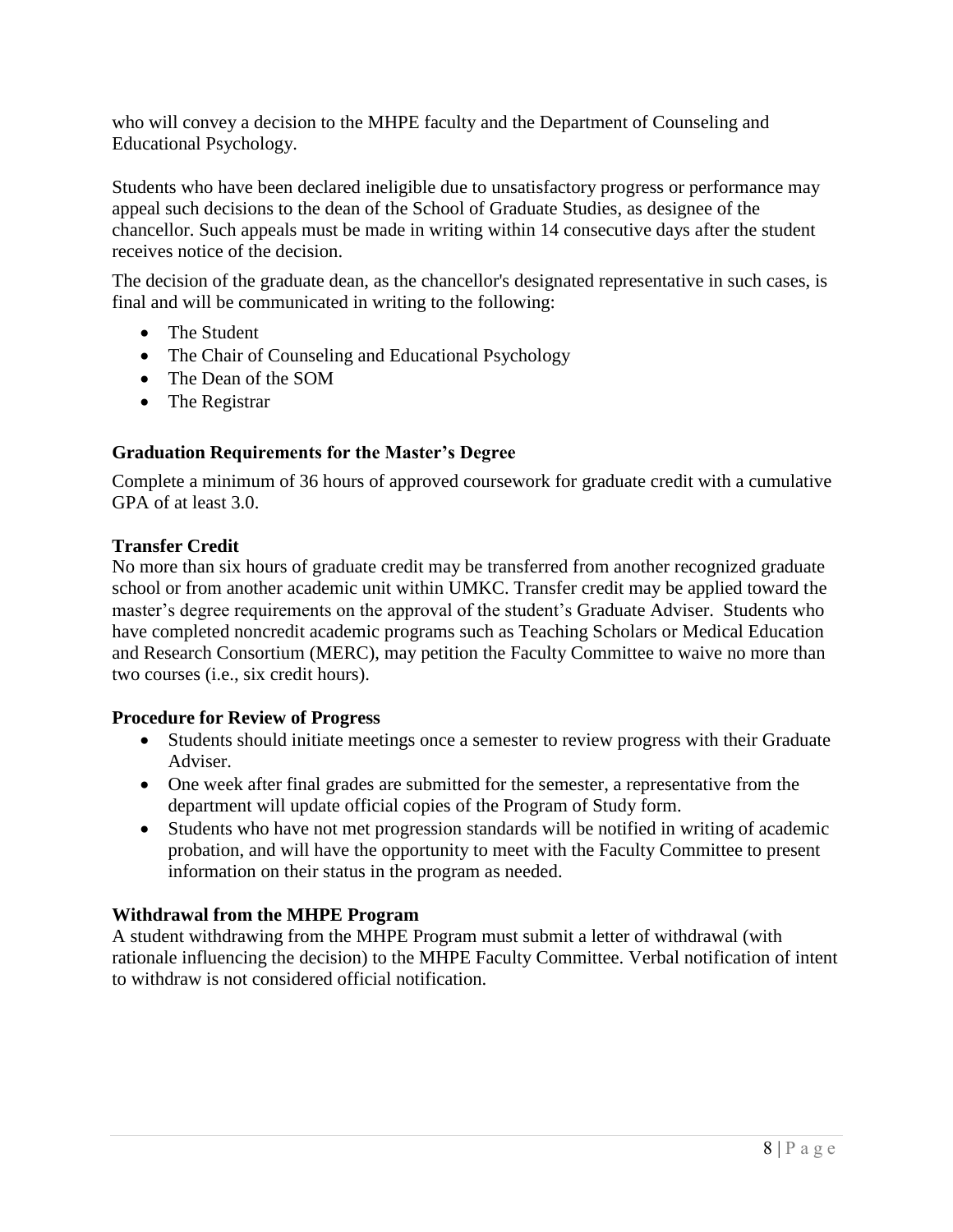### GRADUATE CERTIFICATE IN HEALTH PROFESSIONS EDUCATION

The Graduate Certificate in Health Professions Education (GCHPE) is a valuable credential for health care professionals (e.g., junior faculty, clinical fellows, physicians, nurses, pharmacists, dentists, clinical research coordinators, and other allied health professionals) who want to develop skills in teaching, research, program evaluation, assessment, and instructional design.

#### **Specific Requirements for the Graduate Certificate Health Professions Education**

Complete the six courses (a minimum of 18 hours) of approved coursework for graduate credit with a cumulative GPA of at least 3.0. These courses are:

- Current Issues in Health Professions Education (HPRE 5530)
- Principles and Methods of Research (EDRP 5508)
- Assessment in Health Professions Education (HPRE 5550)
- Teaching in Health Professions Education (HPRE 5560)
- Curriculum Design in Health Professions Education (HPRE 5522)
- Program Evaluation in Health Professions Education (HPRE 5580)

Because the graduate certificate program includes the core courses required to complete the full MHPE degree, certificate program graduates will be offered the option of continuing their coursework in order to obtain the full master's degree.

#### **Transfer Credit**

No more than six hours of graduate credit may be transferred from another recognized graduate school or from another academic unit within UMKC. Transfer credit may be applied toward the Graduate Certificate requirements on the approval of the adviser. Students who have completed non-credit courses such as Teaching Scholars or Medical Education and Research Consortium (MERC) may petition the MHPE/GCHPE Faculty Committee to waive no more than two courses.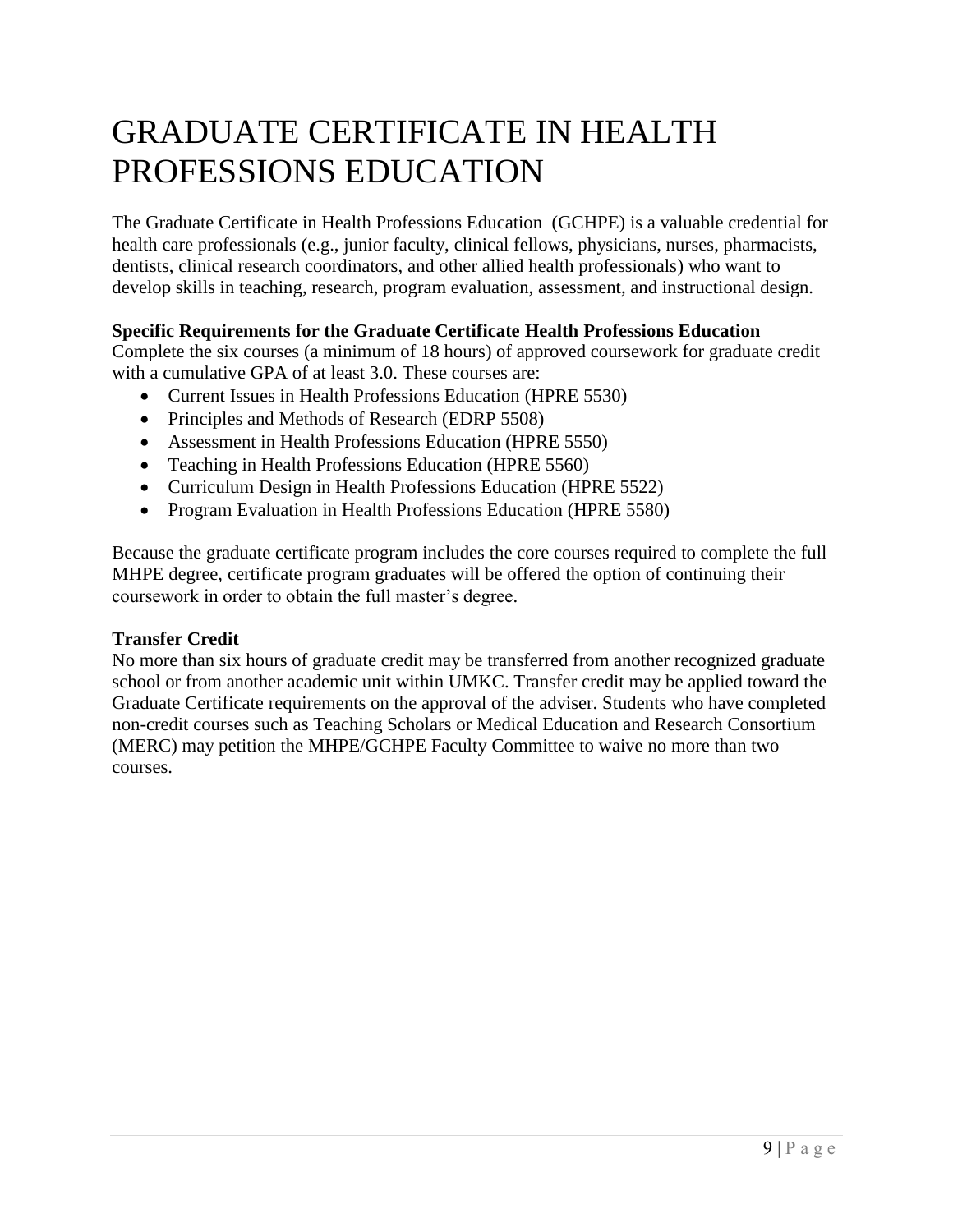#### **POLICY ON PROGRESSION FOR THE GRADUATE CERTIFICATE IN HEALTH PROFESSIONS EDUCATION**

#### **Preface**

The GCHPE Faculty Committee, comprised of all non-adjunct faculty currently teaching course in either the MHPE or GCHPE, is responsible for developing and applying policies and procedures in order to make recommendations regarding GCHPE student progress to the Chair of Counseling and Educational Psychology who will make recommendations to the Dean of the SOE. Recommendations made by the GCHPE Faculty Committee are designed to ensure the positive progression of students who clearly demonstrate knowledge, skills, and abilities resulting in evidence-based competencies consistent with the student's level of training and professional scope of practice expectations. The GCHPE Faculty Committee also has the responsibility of recommending non-promotion and academic probation when a student fails to meet GCHPE Program Requirements.

#### **Statement of Human Rights**

The Board of Curators and UMKC are committed to the policy of equal opportunity, regardless of race, color, religion, sex, sexual orientation, national origin, age, disability and status as a Vietnam era veteran. The Equal Opportunity and Affirmative Action Office, 223 Administrative Center, 5115 Oak St., is responsible for all relevant programs.

#### **Faculty Committee Structure and Membership**

The members of this committee include all faculty currently teaching courses in the Graduate Certificate in Health Professions Education. The role of the GCHPE Faculty Committee is to develop and monitor new and existing courses, and to formulate and administer procedures regarding student admissions, assessment, graduation, probation and dismissal.

#### **Policy**

Policies and procedures are drafted and adopted by the GCHPE Faculty Committee that explicitly define criteria for maintaining a student in good standing while enrolled in the Graduate Certificate program.

#### **Criteria for Probation, Separation and Graduation**

#### **Probation**

Graduate students, regardless of classification, must maintain a 3.0 (B) grade-point average in all coursework taken for graduate credit at UMKC. Students are responsible for keeping apprised of their academic status by referring to term grades and their permanent academic record on file in the UMKC Registration and Records Office.

Whenever the cumulative GPA for UMKC courses taken for graduate credit by a graduate student of any classification falls below 3.0, the student's status for the next term becomes: "On Probation - See Graduate Adviser." The graduate adviser will review the student's progress and provide counsel, and the following conditions apply: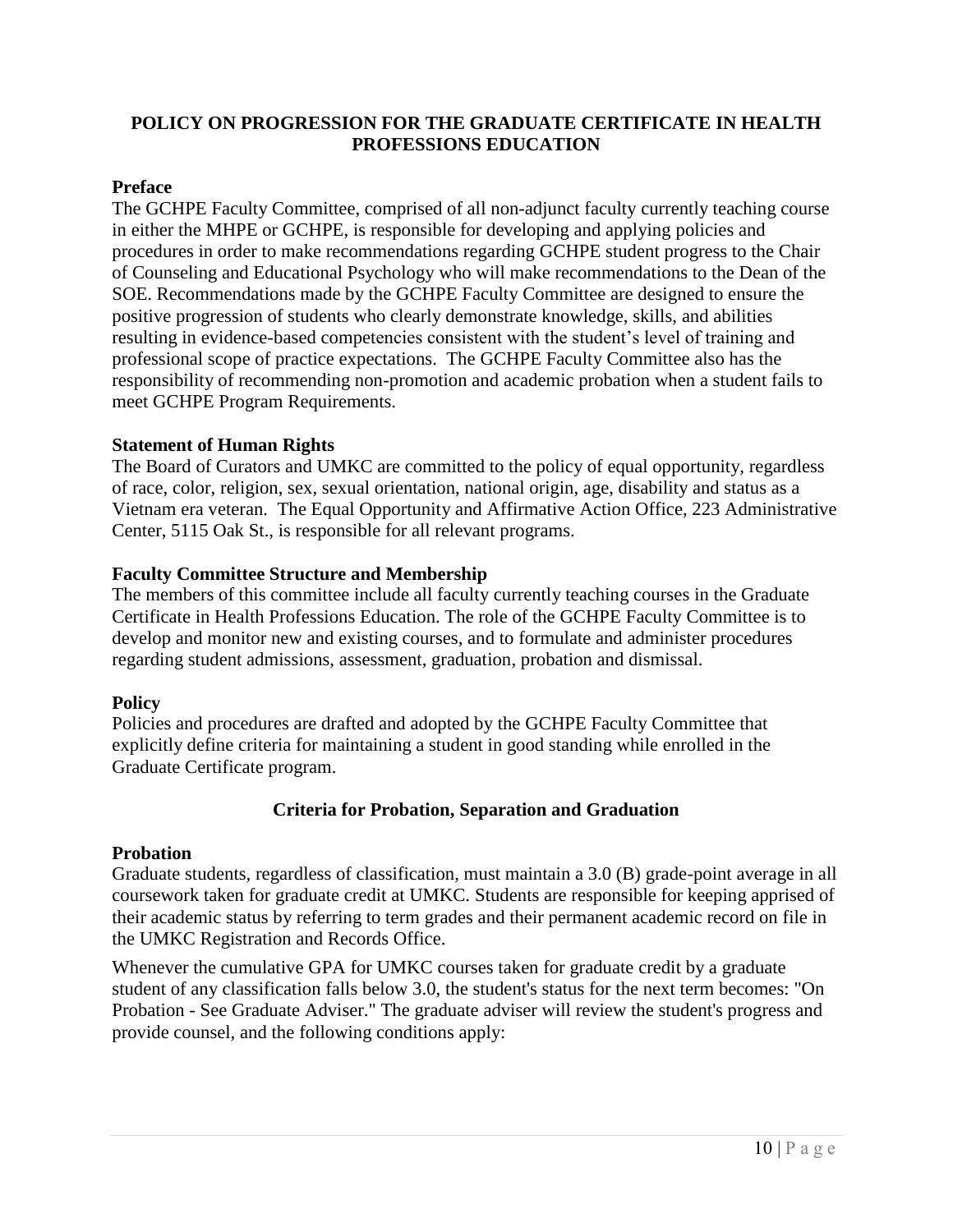- A graduate student on probation who is not restored to good academic standing by the end of two successive regular semesters following the term in which the cumulative GPA fell below 3.0 will be declared ineligible to re-enroll.
- While on probation, a graduate student must achieve a 3.0 term GPA in order to enroll for the following term.
- A graduate student on probation will not be restored to good standing until a cumulative graduate-credit GPA of at least 3.0 is achieved.

#### **Separation**

If the GCHPE Faculty Committee considers a graduate student's performance to be unsatisfactory, they may recommend to the Chair of Counseling and Educational Psychology that the student be reclassified or declared ineligible for further study. The Chair of Counseling and Educational Psychology will make recommendations to the Dean of the SOE who will convey a decision to the Chair of Counseling and Educational Psychology and the GCHPE Faculty Committee.

Students who have been declared ineligible due to unsatisfactory progress or performance may appeal such decisions to the dean of the School of Graduate Studies, as designee of the chancellor. Such appeals must be made in writing within 14 consecutive days after the student receives notice of the decision.

The decision of the graduate dean, as the chancellor's designated representative in such cases, is final and will be communicated in writing to the following:

- The student
- The SOM Graduate Council
- The Dean of the SOM
- The registrar

#### **Procedure for Review of Progress**

- Students should initiate meetings once a semester to review progress with their Graduate Adviser.
- One week after final grades are submitted for the semester, a representative from the department will update official copies of the Program of Study form.
- Students who have not met progression standards will be notified in writing of academic probation, and will have the opportunity to meet with the GCHPE Faculty Committee to present information on their status in the program as needed.

#### **Withdrawal from the Graduate Certificate Program**

A student withdrawing from the GCHPE Program must submit a letter of withdrawal (with rationale influencing the decision) to the GCHPE Faculty Committee and Health Professions Education Director. Verbal notification of intent to withdraw is not considered official notification.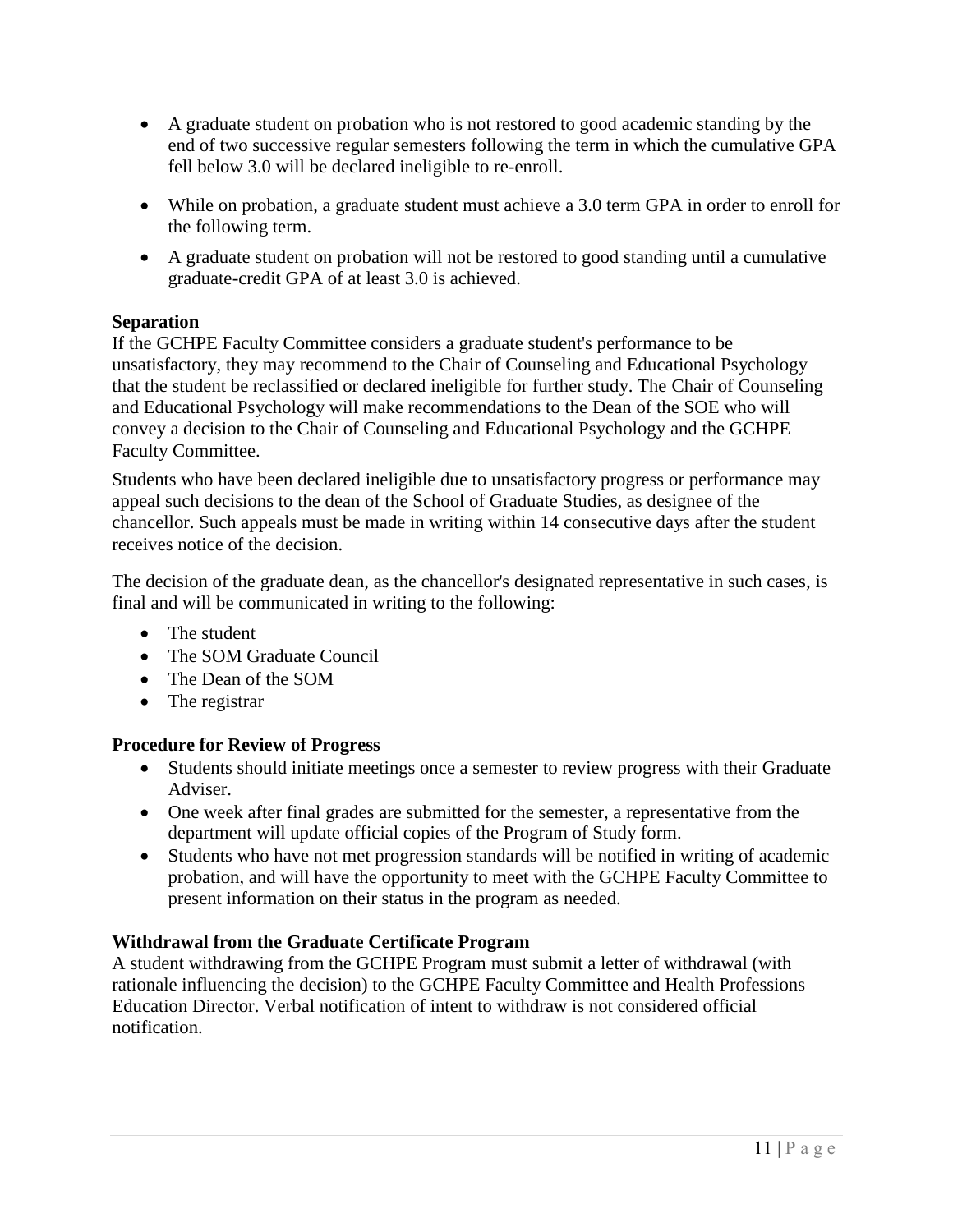### ACADEMIC AND PROFESSIONAL REGULATIONS FOR MHPE AND GCHPE

#### **Program Philosophy**

The philosophy of both programs is to train graduates who will be exemplary teachers, researchers, curriculum designers, and assessment specialists in health professions education. Both the MHPE and GCHPE are interprofessional programs that support a project-based approach. All courses include application of theory to the professional educational situation. These experiences are designed to foster the development of knowledge and skills as well as the application to real world situations that students encounter in the professional work place. Additionally, the curricula of both programs support the development of a well-trained cadre of professional educators for the health professions.

#### **Admissions Requirements**

Applicants must meet the following minimum requirements in order to be considered for admission:

- A professional degree in health professions (e.g., MD, DDS, DO, RN, BSN, Pharm.D, MS, MPA, MA) or a Baccalaureate degree (e.g., BA, BS) and at least two years of experience in health professions education.
- International applicants whose native language is not English must submit scores from the TOEFL.
- A minimum score of 550 on the paper-based test, 213 on the computer-based test, or 79 on the IBT TOEFL is required.

#### **Student Responsibility**

Completion of the program requires rigorous work done outside of the class meetings. Students are required to attend all in-class sessions as well as to participate in all online assignments, discussions and activities. Students are expected to complete all assignments in a professional and timely fashion. The average time for preparation and study is approximately 2-3 hours per week in addition to regularly scheduled meetings. This is an estimate, and classes may vary somewhat in terms of requirements.

#### **Starting the Program**

When accepted into the program, the student's first contact is with an assigned graduate adviser. At the initial meeting, students will discuss plans for enrollment that first semester and create a tentative program of study based on the degree requirements.

Good practices in Graduate Education for students are outlined by the School of Graduate Studies and available at: [http://sgs.umkc.edu/practice/index.asp.](http://sgs.umkc.edu/practice/index.asp) Students are encouraged to review these guidelines.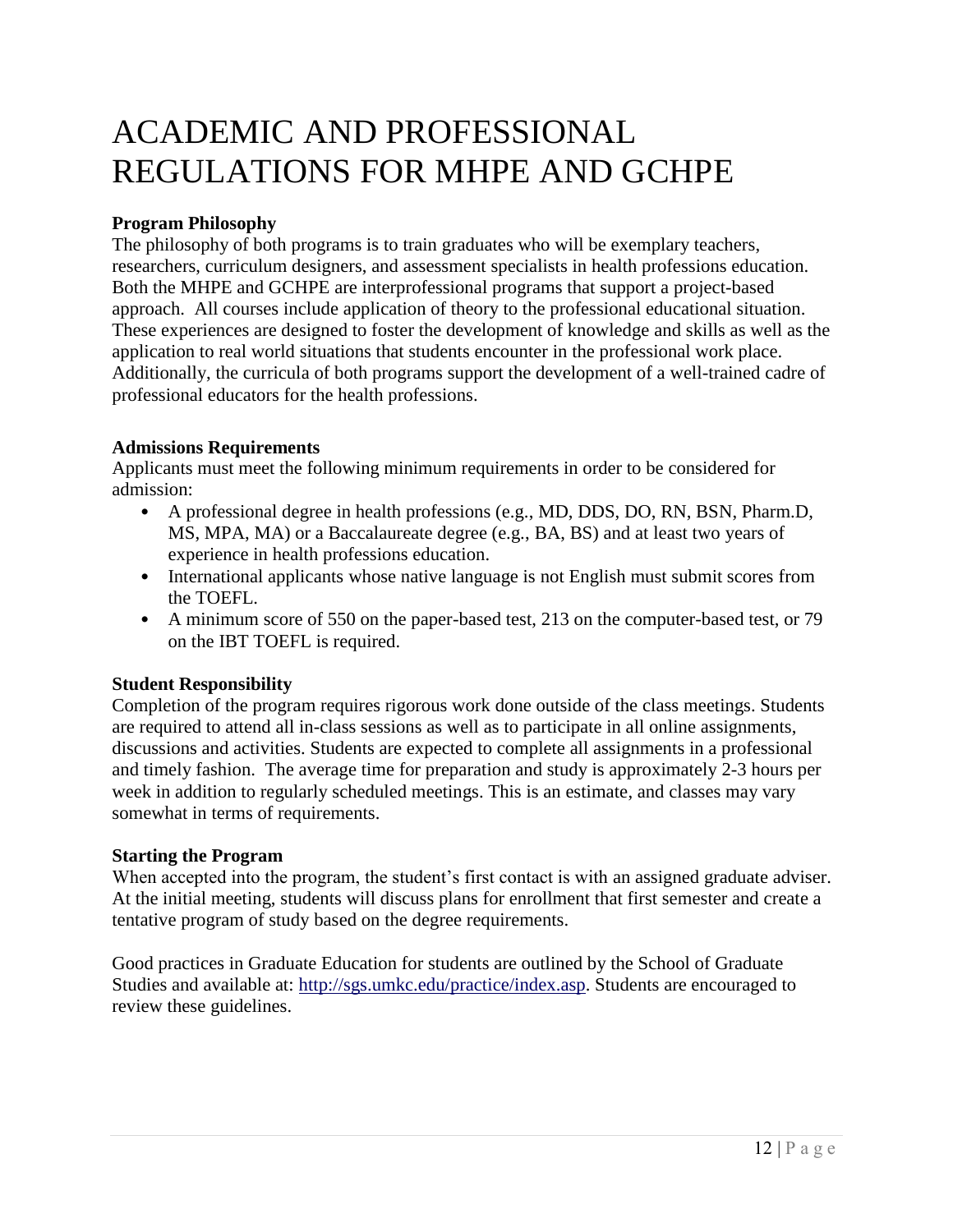#### **Conditional Enrollment**

The MHPE Faculty Admissions Committee and the GCHPE Faculty Admissions committee review and evaluate all applications for admissions to the HPE degree programs. Frequently, they review applications from students whose past academic record showed strong positive indications for success as a graduate student, but not all admissions requirements have been met. The Faculty Admissions Committee may offer these students admission to the program on a conditional basis. Full admission will then be granted on the completion of two courses with at least a 3.0 GPA.

#### **Program of Study**

A graduate degree indicates mastery of a coherent program in a chosen field and the ability to engage in creative projects in that specialty. The program of study is vital in assuring the completion of a formal program of study designed to ensure the mastery of specified knowledge and skills. Forms for the program of study are available on the MHPE website. The program of study form should be filed with the graduate adviser.

#### **Academic Loads**

A graduate student enrolled in two or more courses (i.e., six or more credit hours) is considered full time. Any student enrolled in less than the above number of hours is considered part time. While the Certificate may be completed in one calendar year, it is suggested that students who are working full time in the health professions consider taking one class per semester.

#### **Enrollment Policies**

To remain in good standing, the student must enroll for at least two courses per year during each calendar year until all the courses in the program of study are completed. The student must be enrolled in the semester in which the degree will be received. Failure to follow the above policies will result in a need to apply for new admission to the program under the degree requirements in effect at the time of re-admission. Exceptions may be made upon review of appeal to the Faculty Committee.

#### **Academic Standing**

The student must maintain at least a 3.0 GPA every semester. No more than one grade below B (3.0) in a course taken for graduate credit can be applied toward the degree. If a student receives three grades below B (3.0) in courses taken for graduate credit, then the student will be ineligible to enroll.

#### **Appeal Process**

Student Appeals regarding assessment, graduation, dismissal, and discipline or petitions for exception to academic regulations, are first handled at the program level as outlined in the program specific policies and procedures.

- Students may appeal program decisions to the SOE Graduate Council. The appeal and recommended decision will be forwarded to the dean of the SOE. Decisions of dismissal will be final with the dean of the SOE.
- If the appeal is denied, students may appeal such decisions to the dean of the School of Graduate Studies, as designee of the chancellor.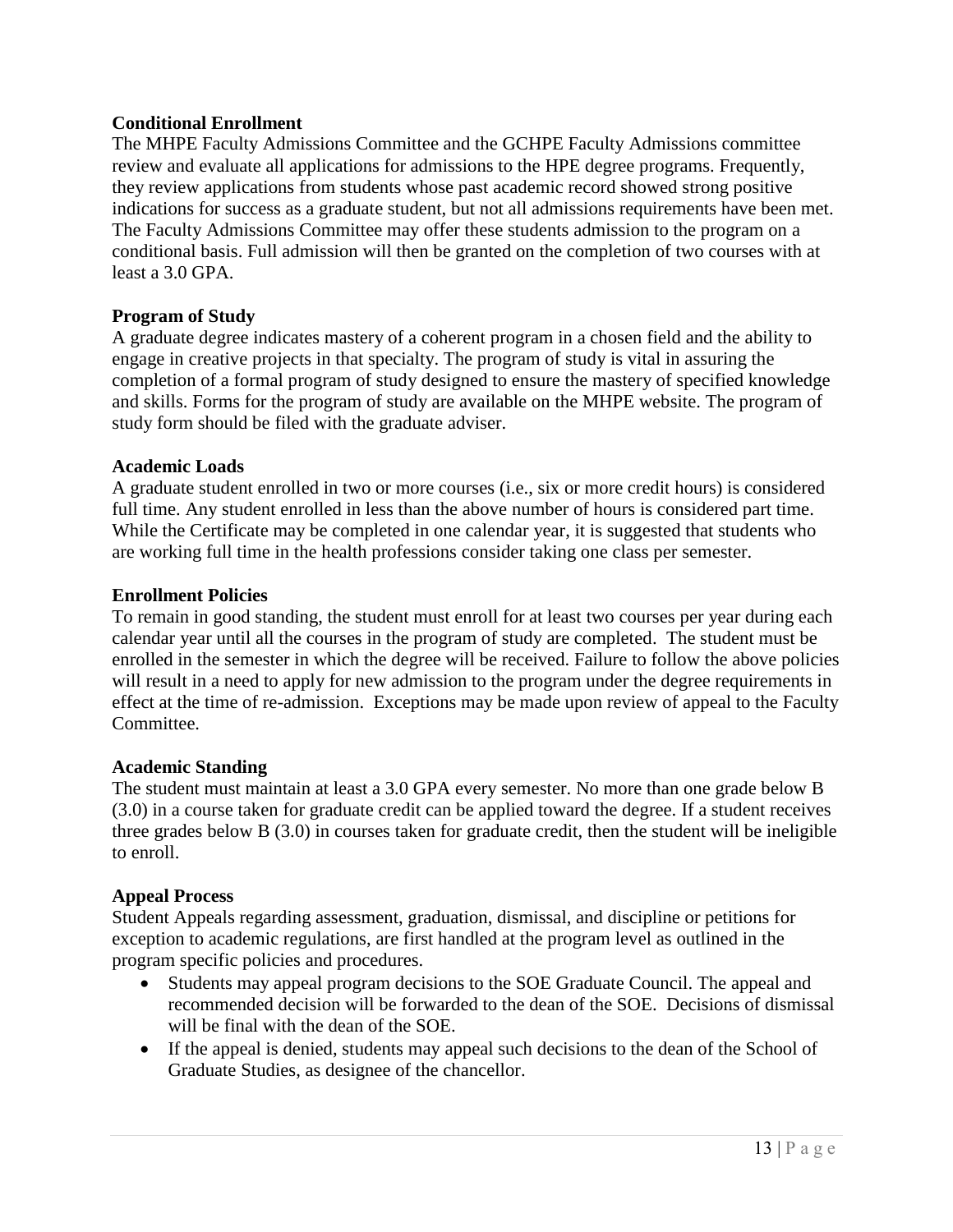- Such appeals must be made in writing within 14 consecutive days after the student has been notified of the decision.
- The decision of the graduate dean, as the chancellor's designated representative in such cases, is final and will be communicated in writing to the following:
	- The student
	- The graduate faculty review group(s)
	- The academic dean or director
	- The registrar

#### **Auditing a Course**

A graduate student should not take a course for audit if that student plans to take the course for credit. Once a course has been audited by a student, the student cannot take the course for credit later in the program. A graduate student cannot change a course to audit after the eighth week of the fall and spring semesters or after the fourth week of the summer semester. Changes to audit status must have the permission of the course instructor, as well as be within the allowable period. Students will be charged the standard tuition and fees for courses taken for audit. Current tuition and fee rates are available by visiting the UMKC Cashier's and Collections website: [http://www.umkc.edu/adminfinance/finance/cashiers/graduate-tuition-fee-rates.asp.](http://www.umkc.edu/adminfinance/finance/cashiers/graduate-tuition-fee-rates.asp)

#### **Community and Visiting Students**

Visiting and Community students are eligible to enroll in any courses in the GCHPE or the MCHPE with the exception of those courses that bear prerequisites.

#### **Attendance**

Students are required to attend all regularly scheduled course meetings unless other arrangements are made in advance with the consent of the instructor. Students who experience unforeseen situations that require absence may be asked to provide appropriate documentation.

**Cheating** includes but is not limited to: (i) use of any unauthorized assistance in taking quizzes, tests, or examinations; (ii) dependence upon the aid of sources beyond those authorized by the instructor in writing papers, preparing reports, solving problems, or carrying out other assignments; (iii) acquisition or possession without permission of tests or other academic material belonging to a member of the University faculty or staff; or (iv) knowingly providing any unauthorized assistance to another student on quizzes, tests, or examinations.

**Plagiarism** includes, but is not limited to: (i) use by paraphrase or direct quotation of the published or unpublished work of another person without fully and properly crediting the author with footnotes, citations or bibliographical reference; (ii) unacknowledged use of materials prepared by another person or agency engaged in the selling of term papers or other academic materials; or (iii) unacknowledged use of original work/material that has been produced through collaboration with others without release in writing from collaborators.

**Sabotage** includes, but is not limited to, the unauthorized interference with, modification of, or destruction of the work or intellectual property of another member of the University community.

#### **The Six-Year Rule**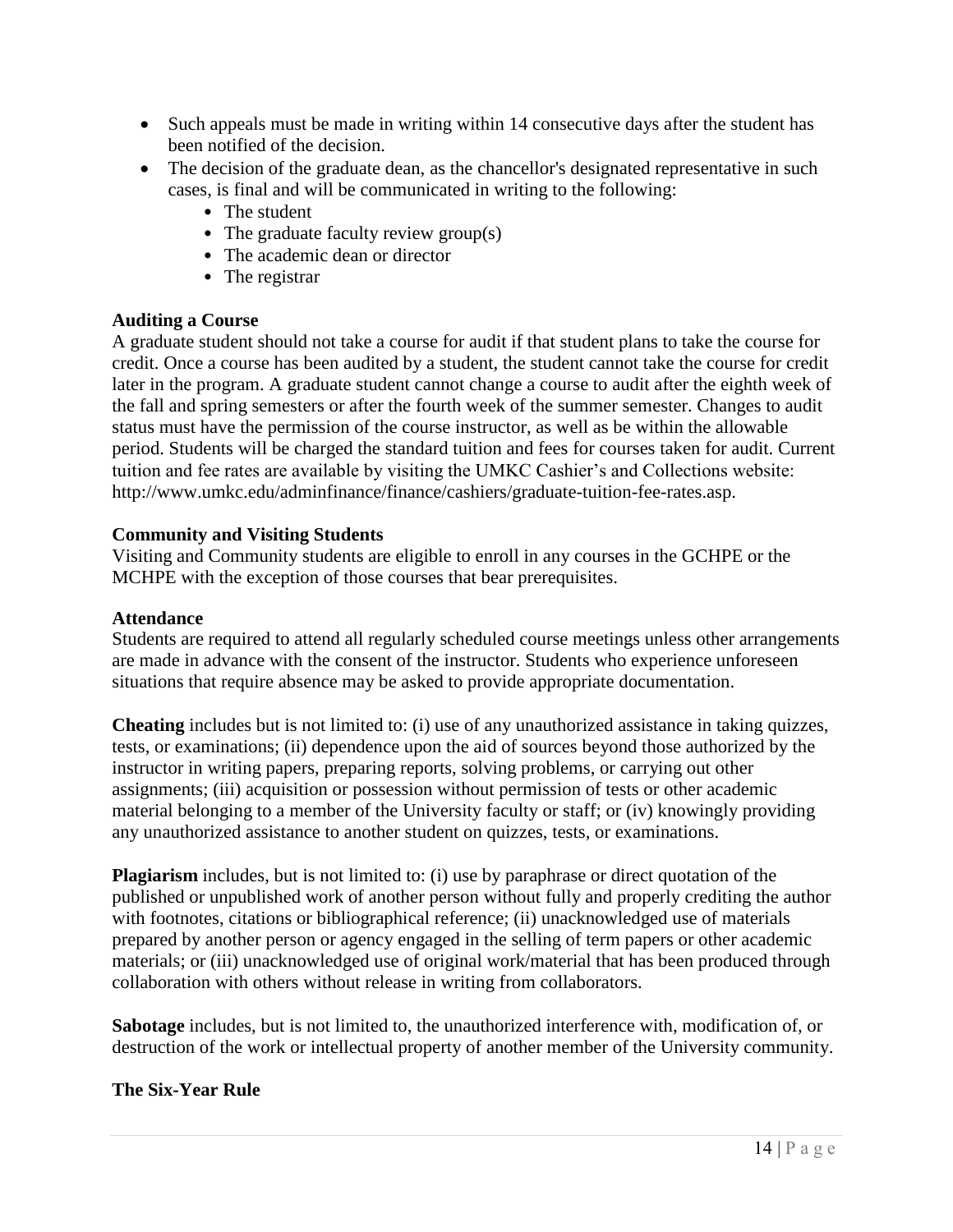If a student has been in the Master's program for **six** years or Certificate program for **three** years and has not fulfilled all degree requirements, the faculty may elect to put the student on **inactive status** at the yearly evaluation meeting. Inactive status can only be maintained for **two semesters before being discontinued from the program**. Unless the faculty votes to make an exception, no student will be permitted to remain in the program for more than eight years without completing his or her degree requirements. In case of rare circumstances, a student may be permitted to continue beyond seven years. By University policy, only six credits for courses completed seven years ago or longer can be counted towards the degree requirements.

#### **Leave of Absence**

UMKC's Leave of Absence Policy provides a means for students to take an approved leave of absence from a degree program without being required to go through the re-admission process upon return to the University. Students who are approved for a leave of absence will be allowed to register for classes during the "priority registration time period" for the next semester they return from their approved leave of absence period.

Students who want to take an approved leave of absence are required to fill out the "Request for Leave of Absence Form" and are required to fill out a "Return from Leave of Absence Form" in order to be allowed to enroll and return to their previous academic program.

The deadline to apply for a leave of absence if the student has not been attending classes and is enrolled is no later than the fourth week of the semester. Students who need to apply for a leave of absence during a semester for which they have been attending will have until the last week of classes for the current term in accordance with the academic calendar.

The deadline for applying for a return from a leave of absence is 30 days prior to the first class date of the semester in which the student plans to enroll. Students who request a leave of absence that is not planned in advance due to a medical emergency or other extenuating circumstance beyond the control of the student will be reviewed on a case-by-case basis. More information is available at:<http://www.umkc.edu/catalog/pg2451.html>

#### **Graduation**

Students should file for graduation in the semester that completion of all coursework is anticipated. Filing should be done early in the semester, well before the deadline, which is normally the end of the  $4<sup>th</sup>$  week of the fall and spring semesters, and the end of the  $2<sup>nd</sup>$  week of the summer semester. The signed Application for Graduation document must be submitted to the Graduate Programs Officer by this deadline. After verifying that the student is eligible to graduate, the Graduate Programs Officer will send the application to the Registrar.

#### **Enrollment is mandatory for the semester of graduation.**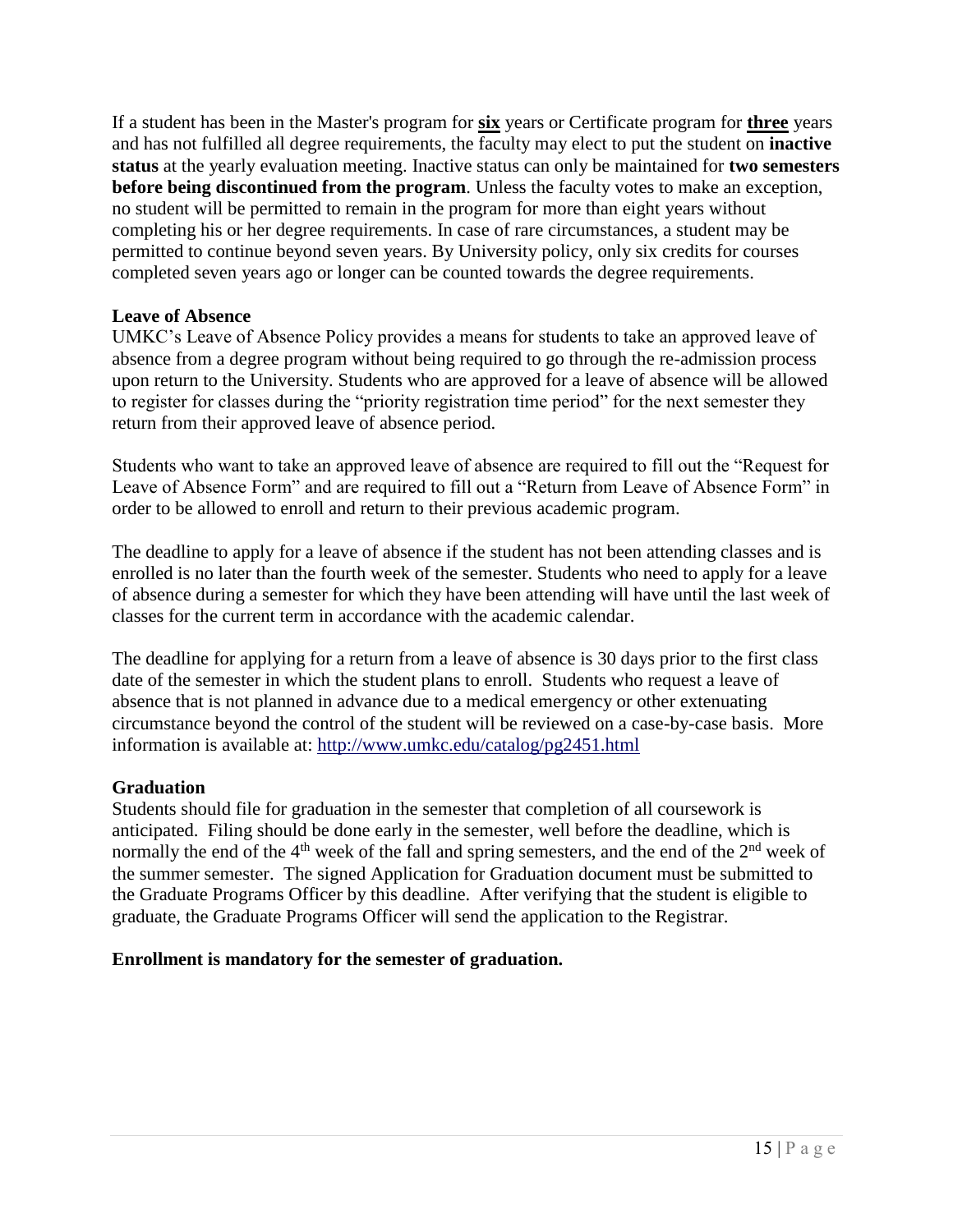## MASTER'S PORTFOLIO

The portfolio serves to provide integration and reflection on educational experiences throughout the MHPE program. Portfolios provide a bridge between learning and application of new knowledge to practice. Components include philosophy of teaching and educational research, self-evaluation and reflection pieces, planning tools, accomplishments, teaching and advising documents, assessment strategies, and the personal journal. The portfolio will be used in conjunction with a number of other assessments to evaluate student learning and program efficacy. Students are encouraged to enroll in EDRP 5590, early in their program and to work with the Portfolio Adviser on the regular basis to fully develop the portfolio.

#### **Goals of the MHPE Portfolio**

- Demonstrate the breadth and quality of learning
- Highlight specific skills, showcases accomplishments
- Evaluate the achievement of intended outcomes
- Reflect program and personal goals
- Reflect one's own educational experience
- Connect where you are now and where you want to be
- Illustrate the learning process
- Document developing expertise

The portfolio evolves over time with multiple revisions, and its final version is shared with MHPE Faculty and others in the Health Professions Community.